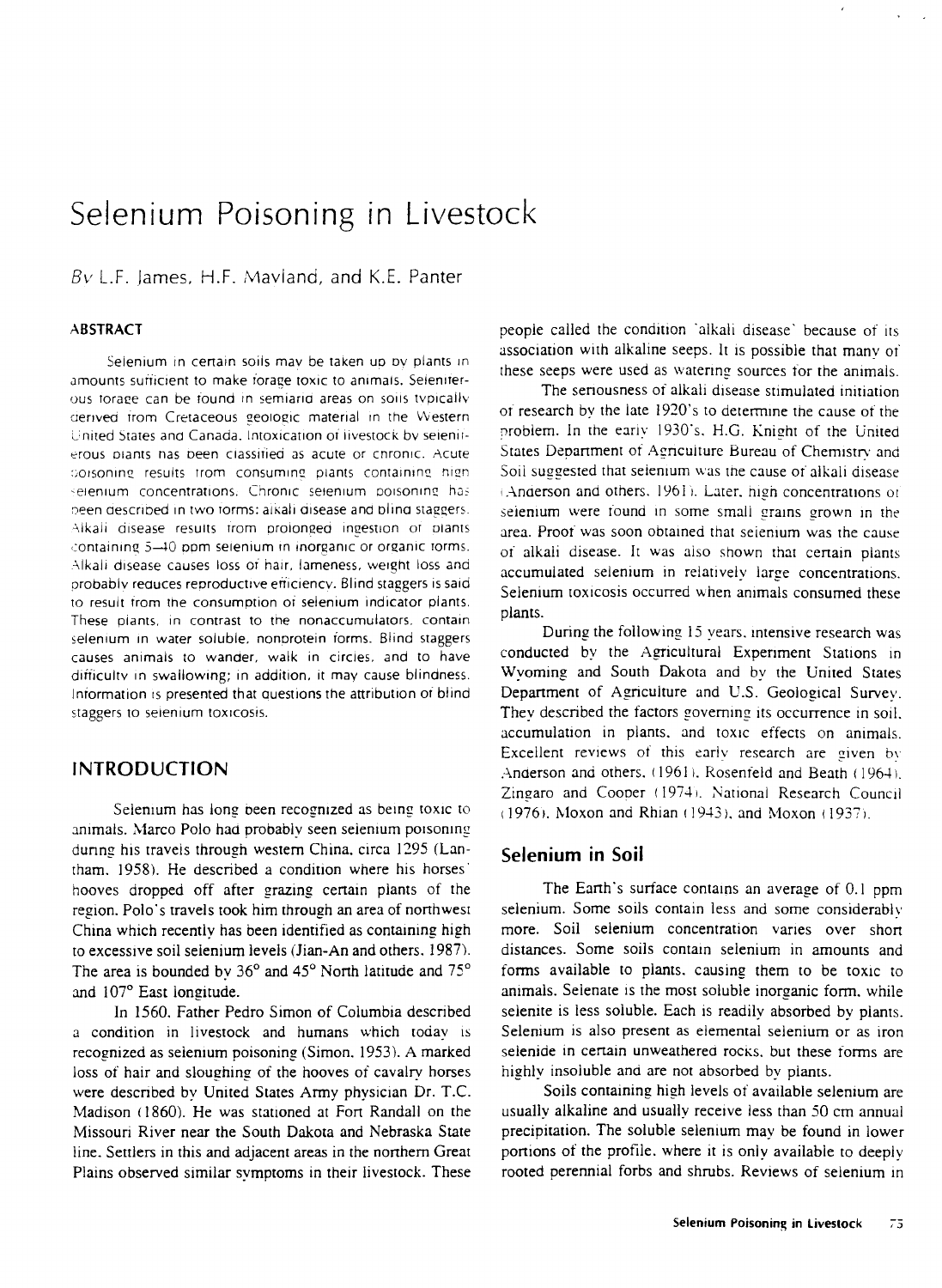soils have been prepared by Anderson and others (1961). National Research Council (1976), Sharma and Singh (1983), and Jacobs (1989).

# **Selenium in Plants**

Selenium is readily absorbed by all members of the plant kingdom (Anderson and others, 1961). However. in this report we are primarily concerned with plants that accumulate selenium at levels toxic to animals. Plants, even of the same species, may differ in their selenium concentration because of differences in available soil selenium. interfering anions at the soil-root interface, root absorption. translocation from roots to tops, and dilution in the plant tops.

Plants have been divided into three groups, based upon their selenium-accumulating ability (Rosenfeld and Beath. 1964; National Research Council, 1976).

- 1. Primary selenium-accumulator or indicator plants may contain up to several thousand parts per million selenium. This group includes species of the genera *Astragalus, Machaeranthera* (section *Xylorrhi:a), Haplopappus* (section *Oonopsis),* and *Stardeya.* Selenium accumulated by these plants is largely water soluble and in the form of low molecular weight organic compounds and selenate (National Research Council, 1983). The selenium is not incorporated into protein.
- 2. Secondary selenium absorbers may contain up to several hundred parts per million selenium, but lesser amounts are much more common. This group includes species of the genera *Aster, Atriplex. Castilleja, Comandra, Gyria, Grindelia, Gutierrezia. Machaeranthera.* and *Mentzeiia.* As in the first group, selenium appears primarily as water soluble selenate with smaller amounts of low molecular organic forms.
- 3. The nonaccumulator group includes grasses, small grains, and alfalfa. Selenium absorbed by these plants is metabolized into plant proteins. These plants rarely accumulate more than 50 ppm selenium and usually only 5-12 ppm. The majority of selenium intoxications probably result from the grazing of plants in this category.

These groupings are somewhat arbitrary because some plants appear in more than one group. There is, however, greater tendency for plants in group 1 or 2 to accumulate a much higher level of selenium than those in group 2 or 3.

The toxicity of selenium-accumulating plants cannot be evaluated solely on the basis of the total selenium concentration. Various selenium compounds are likely to exhibit different intensities of toxicosis to animals. Also, plants, such as *Astragalus* and *Happlopappus, contain* other nonseleniferous constituents that may be toxic to animals.

# **SELENIUM IN LIVESTOCK**

# **Selenium Deficiency**

Selenium has long been recognized as a mineral toxic to animals, but only recently has it been shown to be a nutritional requirement. Selenium was reported essential for animal health in 1957, nearly three decades after its implication with alkali disease and animal death (Schwartz and Foltz, 1957). Selenium deficiency (Combs and Combs, 1986) has been implicated in retained placenta in cattle, persistent diarrhea in young calves, and white muscle disease in young calves and lambs. Deficiency can cause exudative diathesis, nutritional muscular dystrophy, and nutritional pancreatic dystrophy in poultry. Hepatoses dietetica. mulberry heart disease, nutritional muscular dystrophy, and infertility may occur in ewes not receiving enoueh selenium.

Selenium concentrations required in the diet range from 0.05 to 0.10 ppm. depending on availability to the animal. Dietary sulfur has been shown to compete with selenium absorption, both by the plant and the animal. The interaction of selenium and vitamin E in animal metabolism is discussed by Combs and Combs (1986).

# **Selenium Intoxication**

Toxicosis occurs when an animal's diet contains more than 3-8 ppm selenium (National Research Council, 1980). The actual concentration may vary between and within animal species. Some individuals may be conditioned to tolerate higher levels of selenium than others (Lynn James and others, unpubl. data, 1989). The concentration in forage plants leading to animal toxicosis is thus only 30-160 times that required for adequate nutrition. This window is not as narrow as that for copper toxicosis/essentiality which is less than 10 for sheep (National Research Council. 1980). Much work has been done to determine the geographical distribution (mapping) of selenium deficiency or excesses (R. W. Welch, E. E. Cary, W. H. Alloway, and J. Kubota, unpubl. data).

All animals. including man, are susceptible to selenium poisoning (National Research Council, 1980; Combs and Combs, 1986). However, poisoning occurs most frequently *in animals* grazing seleniferous forages. Although much emphasis has been placed on plants that accumulate selenium in thousands of parts per million, we believe that most selenium poisonings result from grazing plants containing 5-20 ppm selenium. Consumption of seleniferous grains can cause poisoning in poultry and swine. According to Rosenfeld and Beath (1964), selenium is one of the few elements absorbed by plants in sufficient concentrations to create *a* toxicity hazard to foraging animals.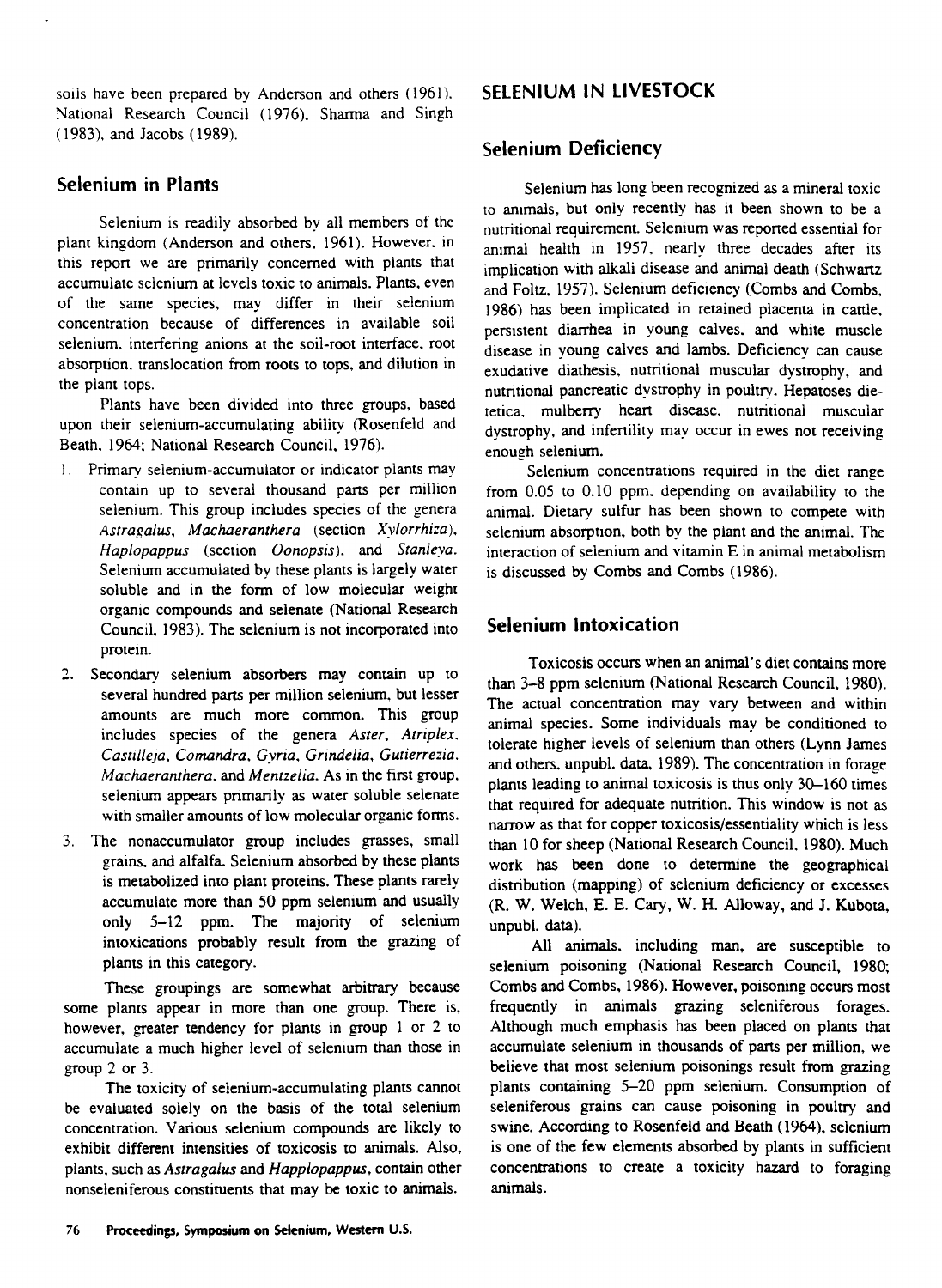Rosenfeld and Beath (1964) provided a widely accepted classification of selenium intoxications in livestock. The classification is as follows:

- Acute intoxication
- 2. Chronic intoxication
	- Alkali disease
	- b. Blind staggers.

### **Acute Selenium Poisoning**

Acute selenium poisoning often results from shortterm foraging of highly seieniferous plants such as the indicator plants (Rosenfeld and Beath, 1964). This occurs principally wnen animals are very hungry and ingest seieniterous plants of low palatability but with high levels of selenium. Poisoning in cattle, horses, and swine is characterized by an abnormal posture. unsteady gait. diarrhea, abdominal pain. increased ouise and respiratory rate. prostration, and death. Sneep do not snow signs of selenium poisoning as distinctly as do other species of domestic animals. Often all that will be seen in sheep is depression and sudden death.

Cattle at the Poisonous Plant Research Laboratory fed a high dose of seleniterous *Astragalus* plants over several days quite suddenly started bellowing with a high-pitched voice as if distressed, became excited. increased their respiratory rate, became prostrate and died (Lynn James, unpubl. data. 1982-86). Swine fed a selenium deficient diet are later more susceptible to acute intoxication than normal pigs.

Gross pathological changes include petechial hemorrnages in the endocardium, acute congestion and diffuse hemorrhages in the lungs, enteritis and passive congestion in the liver. Acute congestion of the endocardium occurs. The lungs evidence congestion and hemorrhaging in the alveoli. The mucosa of the stomach and intestine manifest edema. hemorrha ge, and necrosis. The signs of poisoning in sheep are primarily increased respiration and sudden death. The gross and microscopic lesions reflect the marked congestion and edema of the lungs.

### **Chronic Intoxication**

Chronic selenium poisoning has been divided into two syndromes—alkali disease and blind staggers. This separation is based on the type of forage eaten (Rosenfeld and Beath, 1964). Alkali disease. which has been described in cattle. swine, and horses. is associated with the consumption of seleniferous forages (Group 2 and 3 plants) like hay, grain. grasses. and palatable forbs for days. weeks. or even months. In these torages, the selenium is largely incorporated into the protein and is not water soluble. Blind

staggers has been described in cattle, and possibly sheep. and is associated witn the consumption or selenium indicator plants over days or weeks. Selenium in these biants is largely water soluble.

### **Alkali Disease**

The condition, described as alkali disease by  $T.C.$ Madison in 1857, is now recognized as a type of chronic selenium poisoning. This disorder, according to Rosenfeld and Beath  $(1964)$ , results from the consumption of seleniferous grasses. grains. and forbs that contain 5-40 ppm selenium. The forage is usually consumed over a period of weeks or more. Alkali disease has been produced by feeding inorganic sodium seienate and sodium selenite ( Moxon.  $1937$ : Hartley and others.  $1985$ ). Alkali disease is characterized by dullness, lack of vitality, emaciation, rough hair coat, loss of hair (especially the long hair of mane or tail), and lameness. Cattle, horses, and swine all develop alkali disease wnen fed seleniterous reeds. Sheen do not respond in the same manner, they neither lose wool nor ueveiop hoot lesions.

Reduced reproductive performance could be the most significant effect of chronic selenium poisoning (Olson. 1978: Ort and Latshaw. 1978: Wahistom and Olson. 1959 I. It apparently occurs at levels of dietary selenium lower than that required to produce typical signs of alkali disease. Adverse effects on animal reproduction may occur at forage selenium levels less than 2 ppm (National Research Council. 1976). Additional verification is needed on the effects of selenium on reproduction. Alkali disease may be the principle chronic manifestation of selenium poisoning.

#### **Blind Staggers**

According to Rosenfeld and Beath (1964), blind staggers results from grazing moderate amounts of indicator plants over a period of days or weeks. Selenium in these plants is readily extractable in water. Blind staggers has been observed in cattle and sheep but not in horses. swine. or poultry.

In cattle, blind staggers appears in three stages. In the first or early stage the animal may demonstrate impaired vision, disregards objects in its path. and stumbles over them or walks into them. The body temperature and respiration are normal. but the animal has little interest in eating or drinking. The clinical signs intensity as the animal enters phase 2. The front legs weaken, failing to support the animal. The animal becomes anorectic.

During phase 3, the tongue and mechanism for swallowing become partially or totally paralyzed. The animal is nearly blind. Respiration becomes labored and rapid. Abdominal pain is apparent. The body temperature drops below normal. The cornea becomes cloudy. and death may come suddenly. The animal dies of respiratory failure.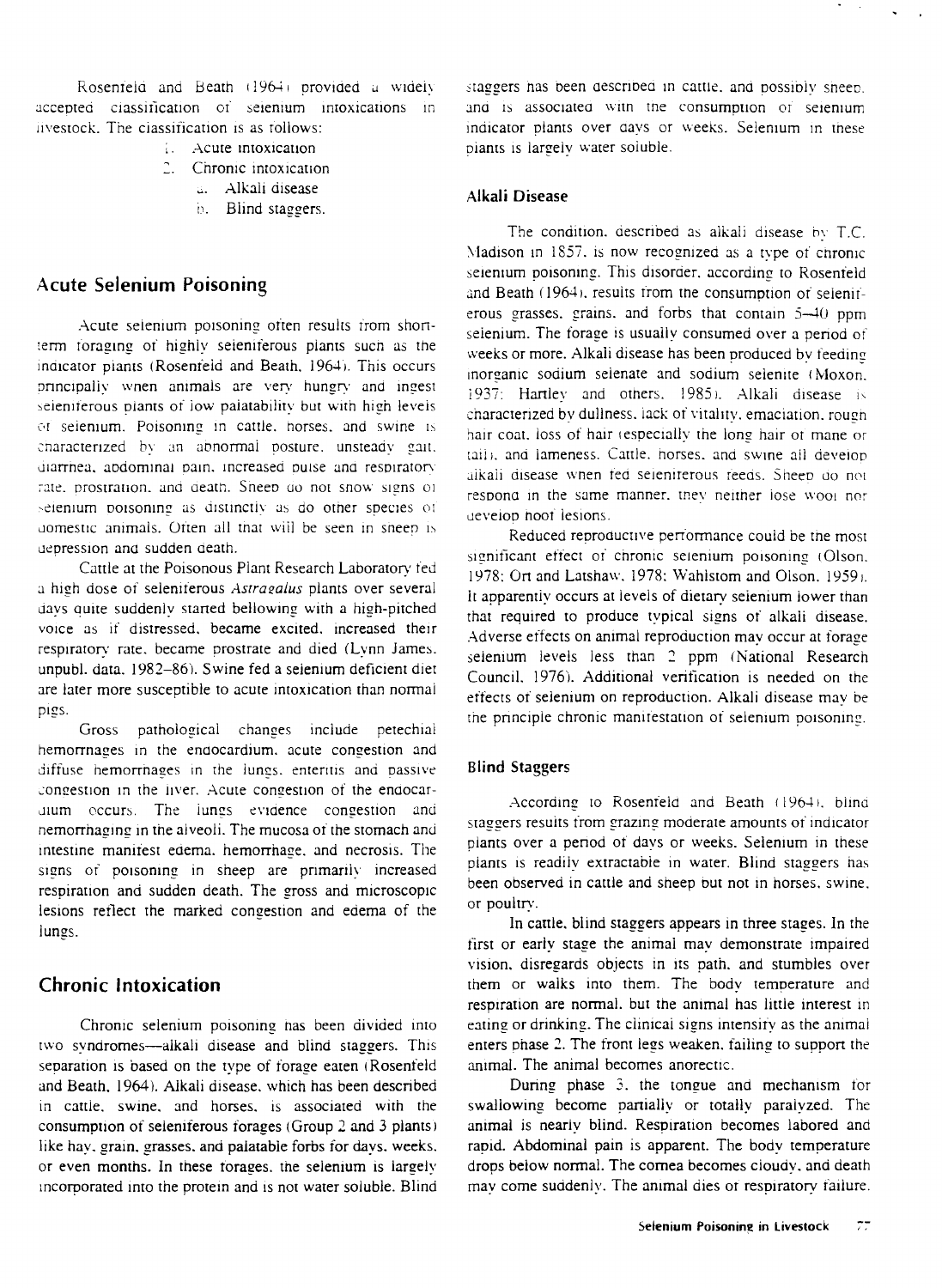Often, a loss of weight occurs during the process so the animal appears emaciated. Cattle may show no outward sign of poisoning but suddenly develop severe clinical signs and die within a few days. Beath reported that this has been known to occur in cattle shipped to feed lots for fattening (Beath. 1982). Recovery only occurs during phases 1 and 2.

In sheep, the blind staggers form of chronic selenium poisoning is not easily diagnosed, and the three stages are not distinct. However, the pathological lesions are the same in sheep as in cattle (Rosenfeld and Beath, 1964).

Microscopic changes, as described in blind staggers. include necrosis and cirrhosis of the liver. nephritis, and impaction of the digestive tract (Rosenfeld and Beath, 1964). Nothing is known of neurological changes even though neurological aberrations are indicated by the signs of poisoning.

Blind staggers, while presently attributed to selenosis, may be a disease of unknown etiology in which selenium may or may not be involved.

#### Is Blind Staggers a Misnomer?

Some question exists as to whether blind staggers as described by Rosenfeld and Beath is a condition associated with selenium intoxication (National Research Council. 1976; James and others, 1983; Jensen and others, 1956). Alkali disease may be the principle chronic manifestation'of selenium poisoning; whereas, "blind staggers" may be a disease condition of unknown etiology in which selenium may or may not be involved.

This section includes several quotations illustrating the confused descriptions of selenium-induced blind staggers. The reader should be aware that blind staggers has never been experimentally produced using selenium compounds.

Beath claimed to have induced blind staggers in cattle by feeding selenium-containing plants. These plants may have contained other toxins in addition to selenium. This work has not been verified (National Research Council, 1976). Beath described a treatment for blind staggers as follows:

TREATMENT—In the treatment of a type case of blind staggers some success can be expected by following this schedule. First of all, one should not allow a time lag to develop after the first suggestion of illness is noticed. Drenching with copious amounts of lukewarm water is an important step to take. This should be followed with foodstuffs, such as corn syrup (glucose). along with baby calf feed. When the digestive tract has been cleared, an animal should be offered some green, succulent forage. In the meantime, it is advisable to inject a small amount of strychnine to stimulate certain body functions. One of the accompanying disorders in this malady is an impaction of the fourth stomach. The use of laxatives should be considered advisedly so as not to bring on excessive irritation. Recovery is slow in most cases: but, when the animal regains its normal appetite and can find its way around. one can consider the illness arrested.

There would seem to be little justification for this treatment for simple selenium toxicosis. However, the treatment is very appropriate for cases of impaction of the digestive tract.

Tansy mustard *(Descurainia pinnara)* causes a condition in New Mexico that is very similar to so-called selenium-induced blind staggers (Hershey, 1945). The svndrome was called woody tongue, paralyzed tongue, or blind staggers. Kingsbury (1964) summarized the tansy mustard condition as follows:

POISONOUS PRINCIPLE—unknown. Despite similarity of the symptoms with those produced in one type of selenium poisoning, tansy mustard's selenium content is insufficient to produce the disease.

TOXICITY. SYMPTOMS, AND LESIONS—Continued ingestion of large quantities of this plant over a relatively long period of time is required before symptoms appear. In cattle on range the symptom first observed is partial or complete blindness. This is followed by, or accompanied with, inability to use the tongue or to swallow. the disease is popularly termed "paralyzed tongue." Because of blindness. animals may wander aimlessly until exhausted. or stand pushing against a solid object in their path for hours. Because of inability to swallow, animals may be observed standing at water unable to drink, or unsuccessfully cropping forage. Animals become thinner and weaker, and death will eventuate if treatment is not undertaken. Treatment is simple and effective. It consists of administering 2 to 3 gallons (7.6 to 11.4 liters) of water (with nourishment such as cotton seed meal in it if the animals are seriously weak) twice daily by stomach tube. This gets the digestive system functioning again and symptoms gradually disappear.

Treatment by Southwestern ranchers and veterinarians for tansy mustard poisoning is the same as that recommended by Beath (1982) for treatment of blind staggers. Hershey (1945) suggested that elements other than selenium may also be involved in the blind staggers described by Beath (1982).

Jensen and others (1956) reported a polioencephalomalacia in pasture and feedlot cattle in Colorado, which was not associated with seleniferous forage. The problem was clinically identical to blind staggers as described by Rosenfeld and Beath (1964). Jensen and others (1956) noted that:

> Polioencephalomalacia. a noninfectious disease of pasture and feedlot cattle and sheep, is characterized by multiple foci of necrosis in the cerebral cortex. In Colorado, the disease is known as "forage poisoning." In Wyoming, where the disease has been studied extensively, it is known as "blind staggers" and (is said) results from selenium poisoning. The clinical syndromes of the disease in Colorado and Wyoming are identical. The cause of the disease in cattle and sheep of Wyoming has not been reported. Although it is assumed that blind staggers reported from Wyoming and forage poisoning reported from Colorado are a single entity, the appellation polioencephalomalacia is appropriate until the etiological and pathological factors are clearly established.

Beath (1982, p. 20-22) in an apparent response to Jensen's report (Jensen and others, 1956) wrote: